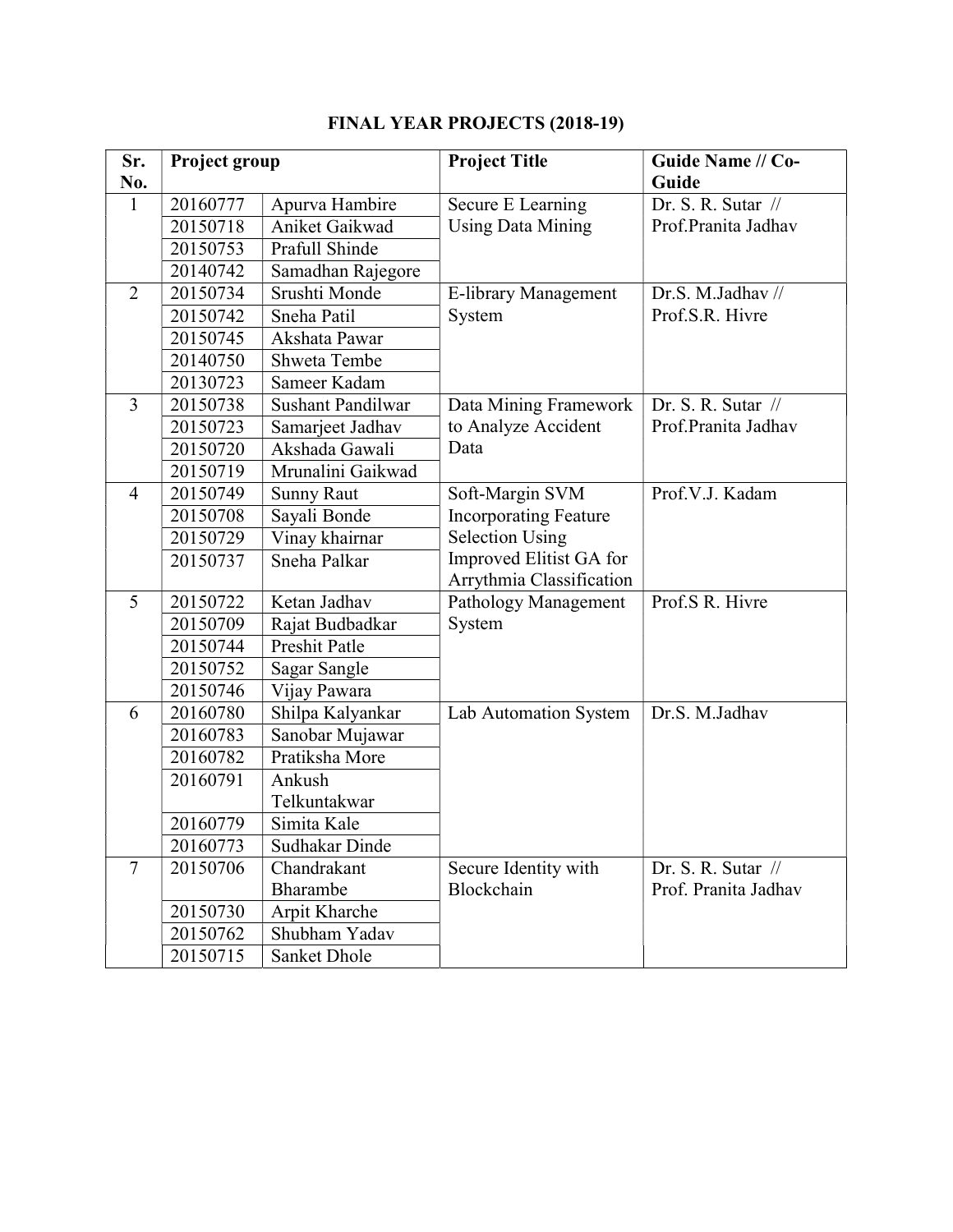| 8  | 20160772 | Shivam Bobade         | Person Age Prediction        | Prof.S. R. Hivre     |
|----|----------|-----------------------|------------------------------|----------------------|
|    | 20150751 | Sainath Rudrurkar     | Using MRI Brain Scan         |                      |
|    | 20150703 | Trupti Bandgar        |                              |                      |
|    | 20160774 | Sana Fakir            |                              |                      |
|    | 20150702 | Atish Bagate          |                              |                      |
| 9  | 20150739 | <b>Shoukat Patel</b>  | Student Alumni Portal        | Dr. S. M. Jadhav     |
|    | 20160793 | Komal Vighe           | Management System            |                      |
|    | 20150724 | Shankar Jadhav        |                              |                      |
|    | 20150725 | Akash Jondhale        |                              |                      |
| 10 | 20150712 | Onkar Dapake          | <b>Advocate Diary</b>        | Dr. S. M. Jadhav //  |
|    | 20150707 | Shubham Bhopi         |                              | Prof. Pranita Jadhav |
|    | 20150726 | Ankita Kantak         |                              |                      |
|    | 20160781 | Diksha Kamble         |                              |                      |
| 11 | 20160787 | Pradip Dhone          | Secure Chat Application      | Prof. V. J. Kadam    |
|    | 20160792 | Harish Kotalwar       |                              |                      |
|    | 20150727 | Siddhika Kapadekar    |                              |                      |
|    | 20150741 | Shruti Patil          |                              |                      |
| 12 | 20160789 | Rushikesh Shetye      | <b>Visitors Management</b>   | Dr. S. M. Jadhav     |
|    | 20160785 | <b>Abhishek Pawar</b> | System                       |                      |
|    | 20160790 | Shubham Tale          |                              |                      |
|    | 20150754 | Rushikesh Shirure     |                              |                      |
|    | 20160776 | Ganesh Ghodke         |                              |                      |
| 13 | 20150755 | Asmita Singh          | Pariksha Portal              | Prof. V. J. Kadam // |
|    | 20150756 | Siddhi Singh          |                              | Dr. S. R. Sutar      |
|    | 20150757 | Swati Singh           |                              |                      |
|    | 20150704 | Tanuja Bandre         |                              |                      |
| 14 | 20150758 | Rahul Tamgadge        | <b>Online Auction System</b> | Prof. V. J. Kadam // |
|    | 20150747 | Akshay Perkar         |                              | Dr. S. M. Jadhav     |
|    | 20150721 | Aman Gawande          |                              |                      |
|    | 20140734 | Sainath Narwane       |                              |                      |
|    | 20140728 | Sachin Loverale       |                              |                      |
|    | 20160787 | Roshan Rathod         |                              |                      |
| 15 |          |                       | Placement Cell               | Prof. V. J. Kadam//  |
|    | 20160792 | Shubham Ugale         |                              | Prof. S. V. Bharad   |
|    | 20160788 | Dewanand Sawale       |                              |                      |
|    | 20140735 | Amrapali Palkar       |                              |                      |
|    | 20160785 | Kalyani Nagare        |                              |                      |